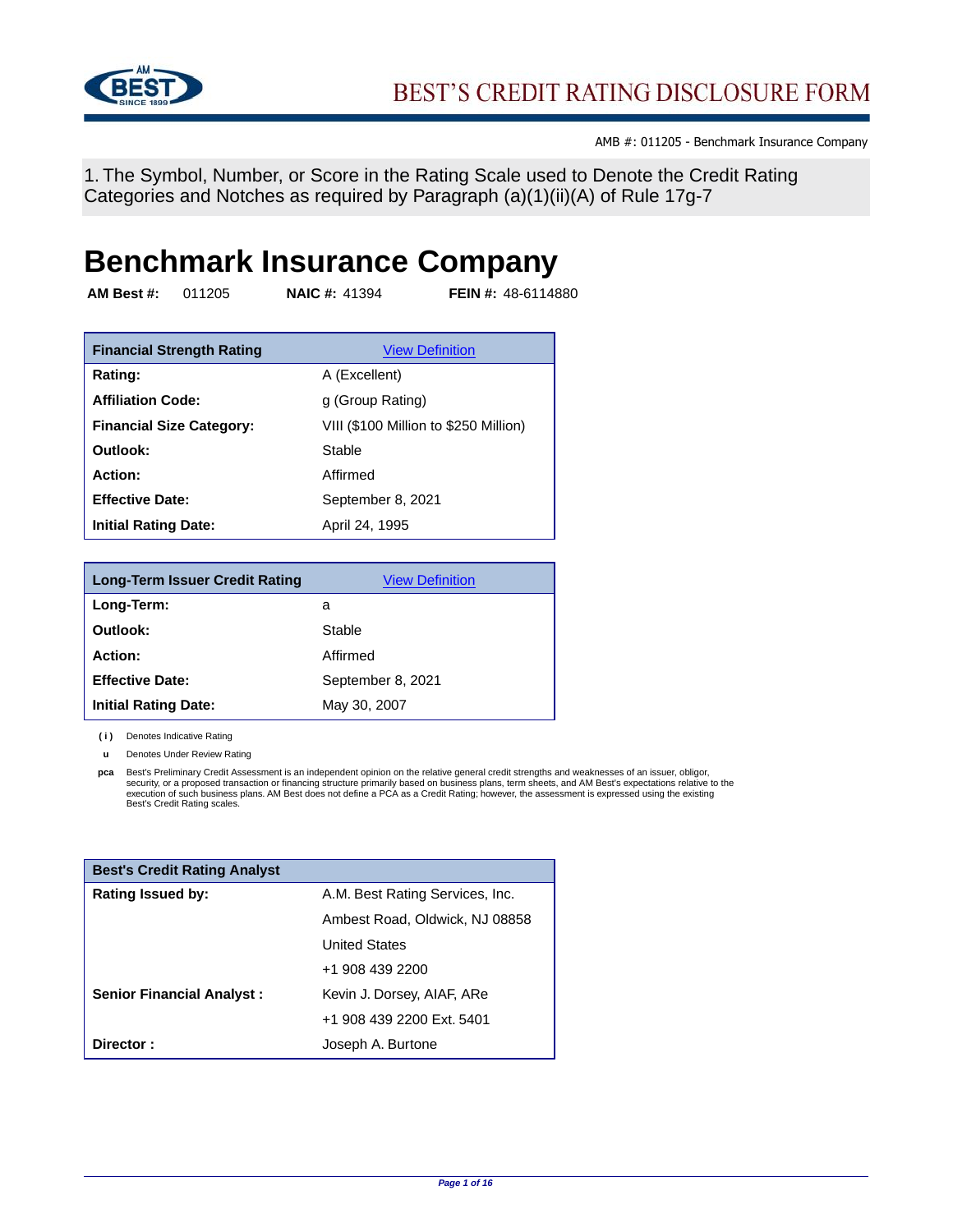

2. The Version of the Procedure or Methodology used to Determine the Credit Rating as required by Paragraph (a)(1)(ii)(B) of Rule 17g-7

| <b>Rating Methodology and Criteria Report:</b>                                                                        | <b>Version</b> |  |
|-----------------------------------------------------------------------------------------------------------------------|----------------|--|
| The following Methodologies and Criteria Procedures were used at the time of and the basis for the proposed<br>rating |                |  |
| <b>Best's Credit Rating Methodology</b>                                                                               | 11/13/2020     |  |
| <b>Catastrophe Analysis in A.M. Best Ratings</b>                                                                      | 10/13/2017     |  |
| <b>Available Capital &amp; Holding Company Analysis</b>                                                               | 10/13/2017     |  |
| <b>Scoring and Assessing Innovation</b>                                                                               | 03/05/2020     |  |
| The Treatment of Terrorism Risk in the Rating Evaluation                                                              | 10/15/2020     |  |
| Understanding BCAR for U.S. Property/Casualty Insurers                                                                | 06/03/2021     |  |

3. The Main Assumptions and Principles used to Construct the Procedures and Methodology used to Determine the Credit Rating as required by Paragraph (a)(1)(ii)(C) of Rule 17g-7

# **Assumptions**

Based on historical experience and AM Best's transition studies, ratings typically move no more than one or two notches when Rating Actions occur. However, certain factors could cause larger scale movement in the ratings. AM Best identifies the following primary factors as having the potential to significantly affect ratings:

- Data accuracy and reliability
- Interest rates
- Investment impairments
- Liquidity
- Equity markets
- Catastrophe model risk
- Reinsurance market capacity and credit risk
- Mortality risk
- Morbidity risk
- Holding company/affiliates
- Country risk
- Regulatory risk

## **Elements of Country Risk**

AM Best defines country risk as the risk that country-specific factors could adversely affect an insurer's ability to meet its financial obligations. Country risk is evaluated and incorporated into all of AM Best's credit ratings. As part of evaluating country risk, AM Best identifies the various risks within a country that may directly or indirectly affect an insurance company.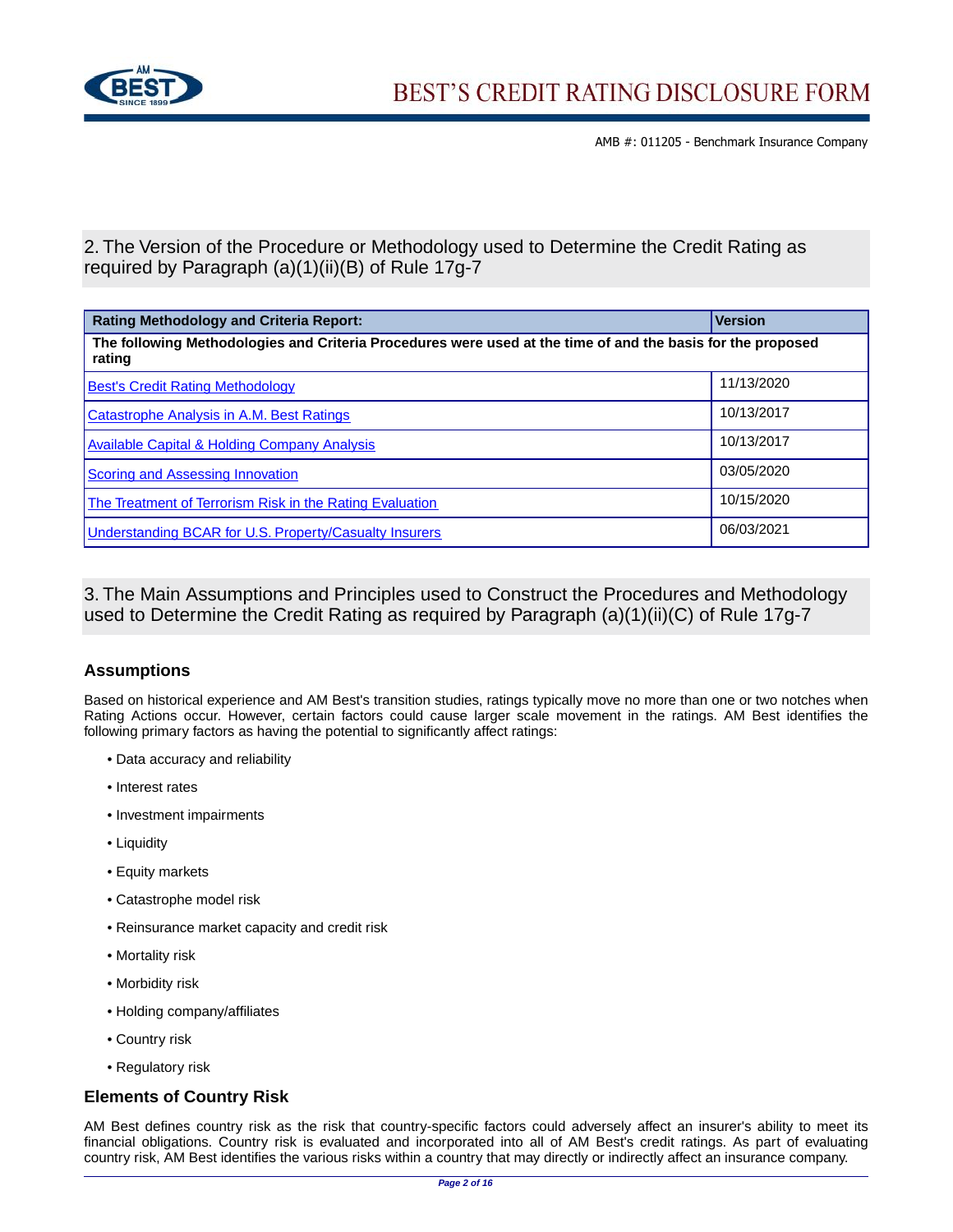

AM Best separates these risks into three main categories: economic risk, political risk and financial system risk. Given AM Best's particular focus on the insurance industry, financial system risk is further divided into two sections: insurance risk and non-insurance financial system risk.

Economic risk is the likelihood that fundamental weaknesses in a country's economy will cause adverse developments for an insurer. AM Best's determination of economic risk evaluates the state of the domestic economy, government finances, and international transactions, as well as prospects for growth and stability.

Political risk is the likelihood that governmental or bureaucratic inefficiencies, societal tensions, an inadequate legal system or international tensions will cause adverse developments for an insurer. Political risk comprises the stability of a government and society, the effectiveness of international diplomatic relationships, the reliability and integrity of the legal system and business infrastructure, the efficiency of the government bureaucracy, and the appropriateness and effectiveness of the government's economic policies.

Financial system risk (non-insurance) is the risk that financial volatility may erupt due to inadequate reporting standards, weak banking systems or asset markets, or poor regulatory structure. Non-insurance financial system risk considers a country's banking system, accounting standards, financial market development, and government finances, and assesses how vulnerable the financial system is to external or internal volatility. Basel II & III, World Bank Insolvency Principles and international accounting standards are referenced in the analysis, as are the performances of banks, equity indices and fixed-income securities.

Insurance risk is the risk that the insurance industry's levels of development and public awareness, transparency and effectiveness of regulation, reporting standards, and regulatory sophistication will contribute to a volatile financial system and compromise an insurer's ability to pay claims. Insurance risk, which AM Best considers as a distinct subsection of financial system risk, is addressed separately because of the importance of, and AM Best's specific focus on, the industry. The determination is based heavily on the Insurance Core Principles (ICP) of the International Association of Insurance Supervisors (IAIS). AM Best employs a sizable subset of the 28 ICPs by organizing them into three categories: 1) government commitment to an open and well-regulated insurance industry; 2) adequacy of supervisory authority and its supporting infrastructure; and 3) insurer accountability.

## **Country Risk Tiers**

The assignment of CRTs to score ranges is based on AM Best's assertion that the risk in countries can be categorized loosely to provide a basis of comparison, provided that country-by-country differences are acknowledged. Therefore, CRTs can be classified, in a typical scenario, by the following:

• CRT-1: A country receiving a CRT-1 assignment is characterized by a predictable and transparent political environment, legal system and business infrastructure, a sophisticated financial system regulation with deep capital markets, and a mature insurance industry framework.

• CRT-2: A country receiving a CRT-2 assignment is characterized by a predictable and transparent political environment, legal system and business infrastructure, sufficient financial system regulation, and a mature insurance industry framework.

• CRT-3: A country receiving a CRT-3 assignment is characterized by a developing political environment, legal system, business infrastructure, capital market, and insurance regulatory structure.

• CRT-4: A country receiving a CRT-4 assignment is characterized by a relatively unpredictable and nontransparent political, legal and business environment with an underdeveloped capital market, and a partially to fully inadequate insurance regulatory structure.

• CRT-5: A country receiving a CRT-5 assignment is characterized by an unpredictable and opaque political, legal and business environment with weak rule of law, lower human development and social instability, a limited, illiquid or nonexistent capital market, and a nascent insurance industry.

In short, as country risk increases (as measured by a higher Country Risk Tier), the distribution of ratings generally migrates down the rating scale. This same relationship effectively applies to any significant category of risk an insurer faces, i.e., higher risk exposure places pressures upon financial stability.

4. The Potential Limitations of the Credit Rating as required by Paragraph (a)(1)(ii)(D) of Rule 17g-7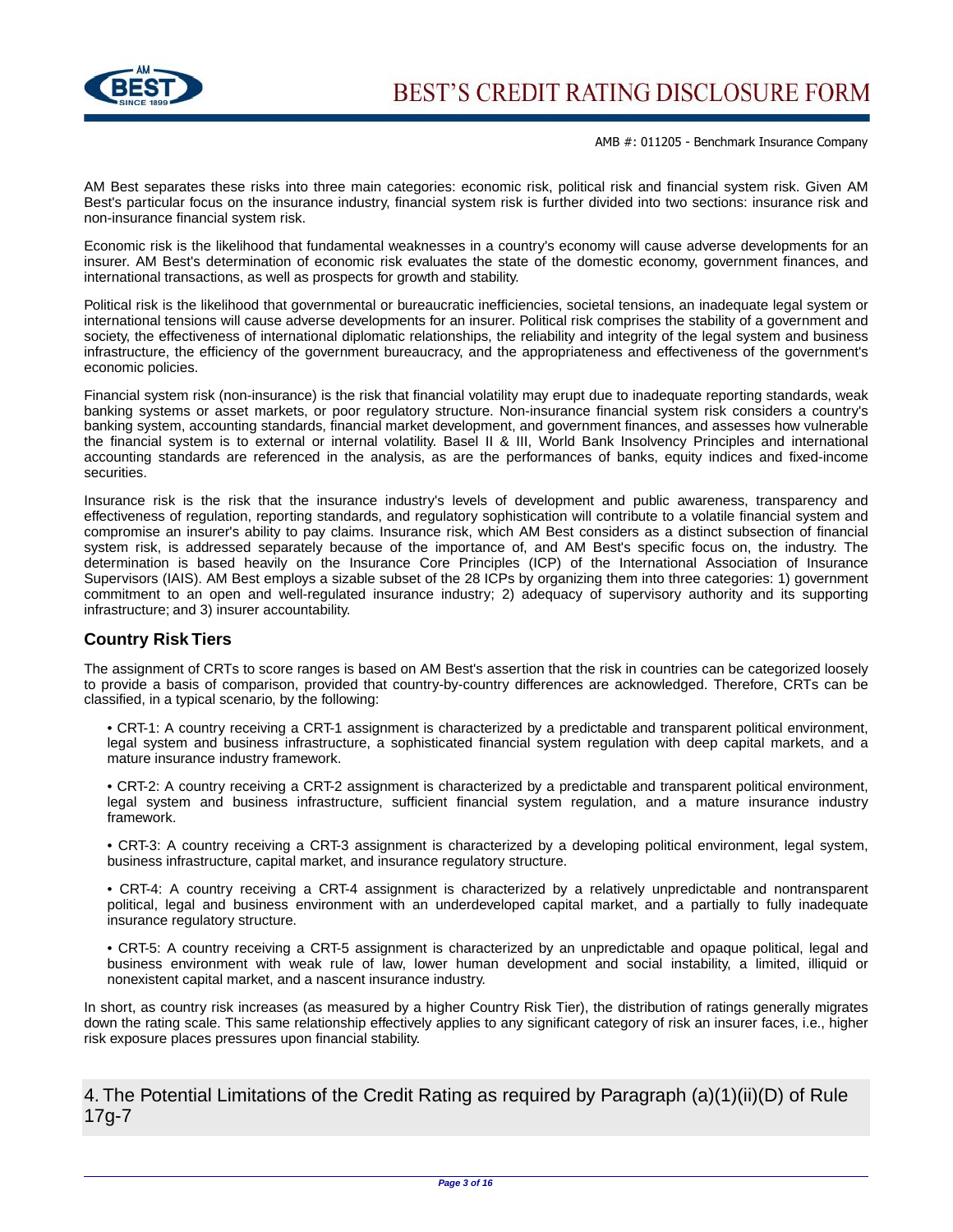

Please refer to the **Guide to Best's Credit Ratings** for the following:

- **•** [1\(a\). Usage of Ratings and Limitations](http://www3.ambest.com/ambv/ratingmethodology/openpdf.aspx?ubcr=1&ri=1368#Comments)
- **•** [8. Best's Rating Scales: Categories and Symbols](http://www3.ambest.com/ambv/ratingmethodology/openpdf.aspx?ubcr=1&ri=1368#Scales)

5. Information on the Uncertainty of the Credit Rating as required by Paragraph (a)(1)(ii)(E) of Rule 17g-7

Please refer to the **Guide to Best's Credit Ratings** for the following:

**•** [2\(b\)ii. Quality of Information](http://www3.ambest.com/ambv/ratingmethodology/openpdf.aspx?ubcr=1&ri=1368#Quality)

# 6. Use of Third Party Due Diligence in Taking the Credit Rating Action as required by Paragraph (a)(1)(ii)(F) of Rule 17g-7

AM Best Company did not use due diligence services of a third party in taking the Rating Action. This disclosure only applies to Rating Actions associated with asset-backed securities as defined by section 3(a)(79) of the Securities Exchange Act of 1934, as amended.

7. How Servicer or Remittance Reports were used, and with what Frequency, to Conduct Surveillance of the Credit Rating as required by Paragraph (a)(1)(ii)(G) of Rule 17g-7

## **How Servicer / Remittance reports were used:**

Not Applicable

## **Frequency of surveillance:**

Not Applicable

8. A Description of the Types of Data about the Obligor, Issuer, Security, or Money Market Instrument that were Relied Upon for the Purpose of Determining the Credit Rating as required by Paragraph (a)(1)(ii)(H)(i) of Rule 17g-7

Please refer to the **Guide to Best's Credit Ratings** for the following:

- **•** [2\(b\). Compile Information](http://www3.ambest.com/ambv/ratingmethodology/openpdf.aspx?ubcr=1&ri=1368#Compile)
- **•** [2\(b\)i. Material Sources of Information](http://www3.ambest.com/ambv/ratingmethodology/openpdf.aspx?ubcr=1&ri=1368#Sources)

9. An Overall Assessment of the Quality of Information Available and Considered in Determining the Credit Rating as required by Paragraph (a)(1)(ii)(I) of Rule 17g-7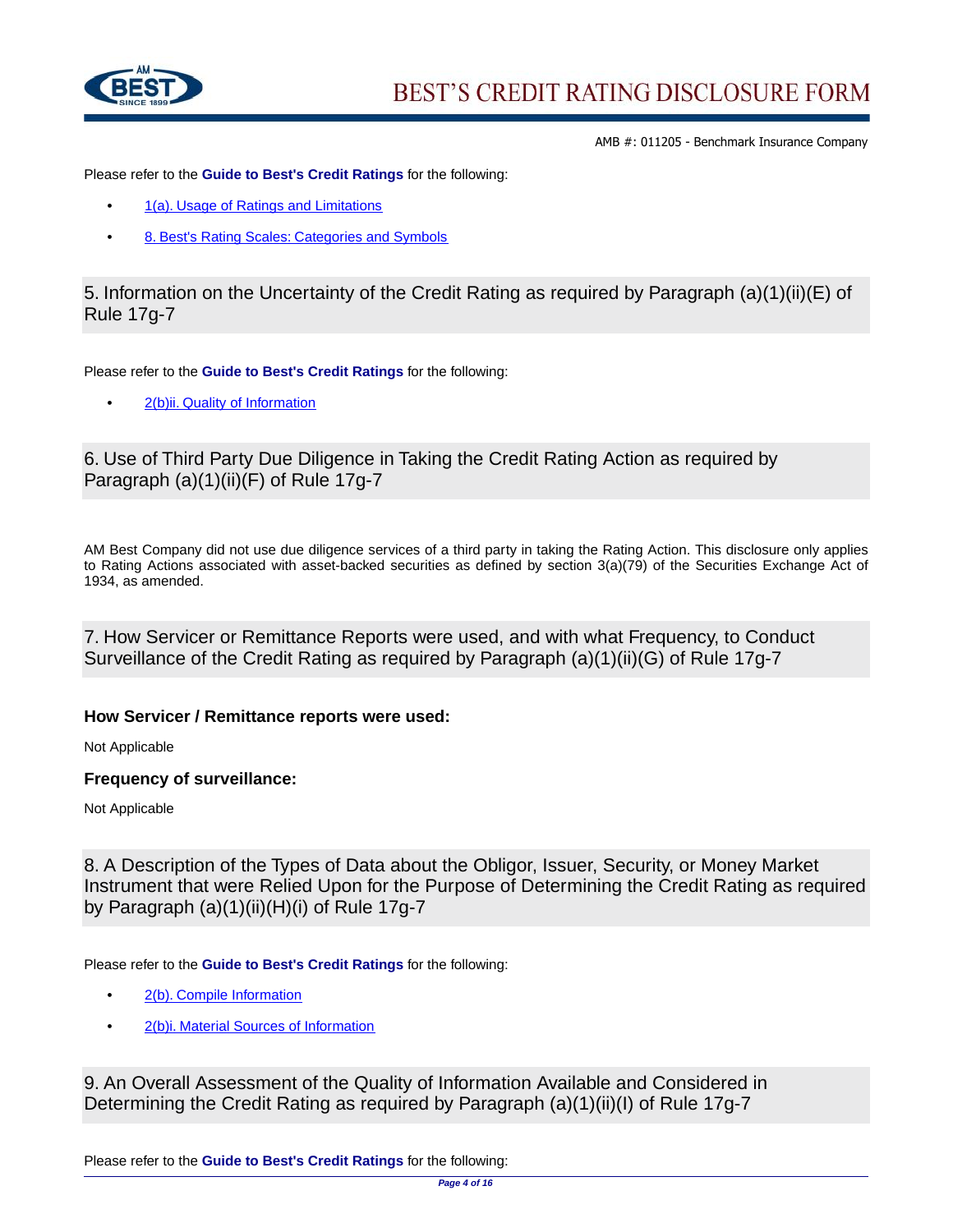

- **•** [2\(b\)i. Material Sources of Information](http://www3.ambest.com/ambv/ratingmethodology/openpdf.aspx?ubcr=1&ri=1368#Sources)
- **•** [2\(b\)ii. Quality of Information](http://www3.ambest.com/ambv/ratingmethodology/openpdf.aspx?ubcr=1&ri=1368#Quality)

## 10. Information Relating to Conflicts of Interest as required by Paragraph (a)(1)(ii)(J) of Rule 17g-7

1) AM Best Company has been paid to determine the Credit Rating by the obligor being rated or the issue, underwriter, depositor, or sponsor of the security or money market instrument being rated.

| <b>Rating Opinion Characteristics</b> |               |
|---------------------------------------|---------------|
| Solicited                             | Participating |

2) AM Best Company was also paid for services by the company other than determining Credit Ratings during the most recently ended fiscal year.

Please refer to the **Guide to Best's Credit Ratings** for the following:

**•** [1\(d\). Not an Investment Advisor or Consultant](http://www3.ambest.com/ambv/ratingmethodology/openpdf.aspx?ubcr=1&ri=1368#Investment)

11. An Explanation or Measure of the Potential Volatility of the Credit Rating as required by Paragraph (a)(1)(ii)(K) of Rule 17g-7

#### **Factors and Magnitude - Change Rating:**

Positive rating action may take place with sustained strong operating performance and increased geographic and product diversification over the intermediate term. Potential rating impact:Minor

Negative rating action could occur with a material decline in loss reserve adequacy that impacts overall balance sheet strength. Potential rating impact:Minor

NOTE: Only a rating committee can make a rating decision and the above referenced factors would be taken into consideration, along with all available relevant information in determining a Rating Action. However, the magnitude of a potential change in the rating that could reasonably occur as a result of the impact of the factors listed above are characterized by the following summary chart:

| <b>Rating Change</b><br>Characterization | <b>Number of ICR Notches</b><br>(Up or Down) |
|------------------------------------------|----------------------------------------------|
| Minor                                    | $0 - 1$                                      |
| Moderate                                 | $2 - 3$                                      |
| Severe                                   | > 3                                          |

12. The Information on the Content of the Information of the Credit Rating as required by Paragraph (a)(1)(ii)(L) of Rule 17g-7

#### **(1) Rating History and Performance**

**•** [Financial Strength / Issuer Credit Rating History](http://ratings.ambest.com/CompanyProfile.aspx?AltSrc=135&ambnum=11205#hist)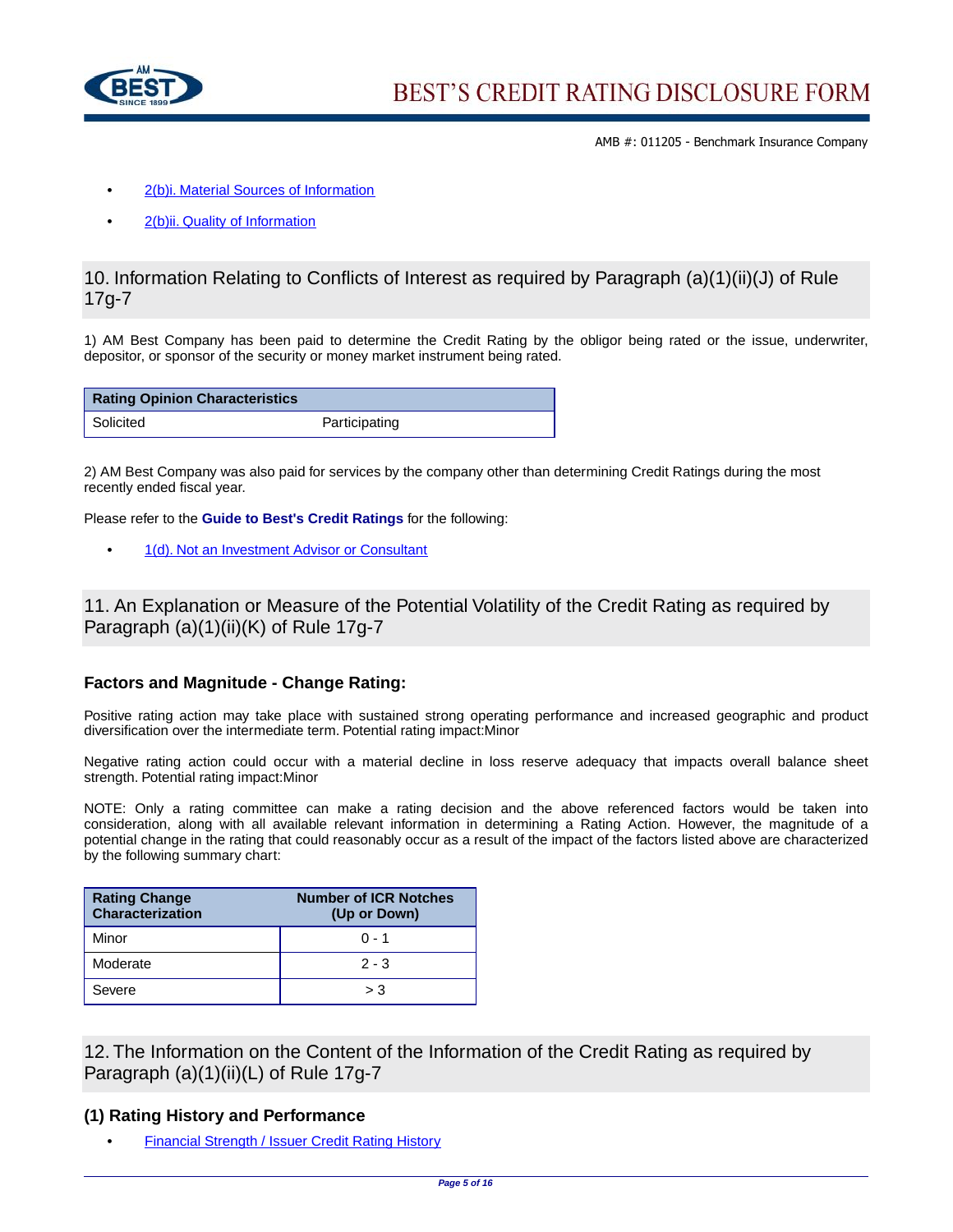

# **(2) Expected Probability of Default and Expected Loss**

The Commission states that it does not expect NRSROs to alter the meanings of their Credit Ratings or rating procedures and methodologies to conform to this disclosure requirement. Rather, the Commission expects NRSROs to provide "information" to the extent it is consistent with their procedures and methodologies for determining Credit Ratings, on the expected probability of default and expected loss in the event of default. According to the Commission, this information could consist of, for example, historical default and loss statistics, respectively, for the class or subclass of the Credit Rating.

AM Best's Credit Ratings generally are intended to indicate the relative degree of credit risk of an obligor or debt instrument rather than reflect a measure of a specific default probability or loss expectation. AM Best is providing the historical default statistics or derivatives of such default statistics to comply with Rule 17g-7(a)(ii)(L)(2). AM Best does not produce any loss statistics related to any classes of Credit Ratings so it has no information about expected loss given default. Furthermore, expected losses given default is not consistent with AM Best's procedures and methodologies for determining Credit Ratings.

| <b>FSR</b> | 1 - Year | 3 - Year | <b>10 - Year</b> |
|------------|----------|----------|------------------|
| $A++$      | $0.00\%$ | $0.00\%$ | $0.00\%$         |
| A+         | 0.04%    | 0.17%    | 0.51%            |
| A          | 0.04%    | 0.27%    | 1.80%            |
| А-         | 0.15%    | 0.73%    | 2.80%            |
| $B++$      | 0.34%    | 1.45%    | 4.29%            |
| B+         | 0.75%    | 2.16%    | 6.31%            |
| B          | 1.51%    | 4.39%    | 8.81%            |
| B-         | 3.45%    | 6.90%    | 12.07%           |
| $C++$      | 3.97%    | 6.96%    | 11.20%           |
| $C+$       | 3.51%    | 7.28%    | 11.64%           |
| C          | 3.37%    | 7.37%    | 15.50%           |
| C-         | 11.94%   | 13.95%   | 17.39%           |
| D          | 17.35%   | 22.16%   | 29.41%           |

#### **INSURANCE COMPANY DEFAULT RATES (FSR)**

Note: Data from 1992 to 2018

**1. Impairments as a Proxy for Defaults.** Upon the public placement of a company, via public court order or other international equivalent, into conservation, rehabilitation and/or insolvent liquidation it is designated by AM Best as a Financially Impaired Company (FIC). Supervisory actions undertaken by Insurance Department regulators without court order are not considered impairments for purposes of compiling Securities and Exchange Commission (SEC) Exhibit 1 statistics unless clear direction is given by the regulator to delay or limit policy or contract payments.

There are a number of regulatory oversight actions that may be taken with respect to troubled insurers in which court orders are not sought, such as required company action plans, various forms and levels of supervision, and licensure actions. Companies may be subject to these insurance department orders and actions on multiple occasions, particularly in certain jurisdictions, and while these regulatory actions suggest concern and impose constraints, they are not necessarily indicative of an insurer's inability to meet its ongoing policy and contract obligations.

Additionally, companies that enter voluntary dissolution and are not under financial duress at that time are not counted as financially impaired.

**2. Construction of Default Rates of Insurance Carriers (FSR).** This table was constructed by directly observing the default rates of insurance operating companies rated on the traditional Financial Strength Rating (FSR) scale.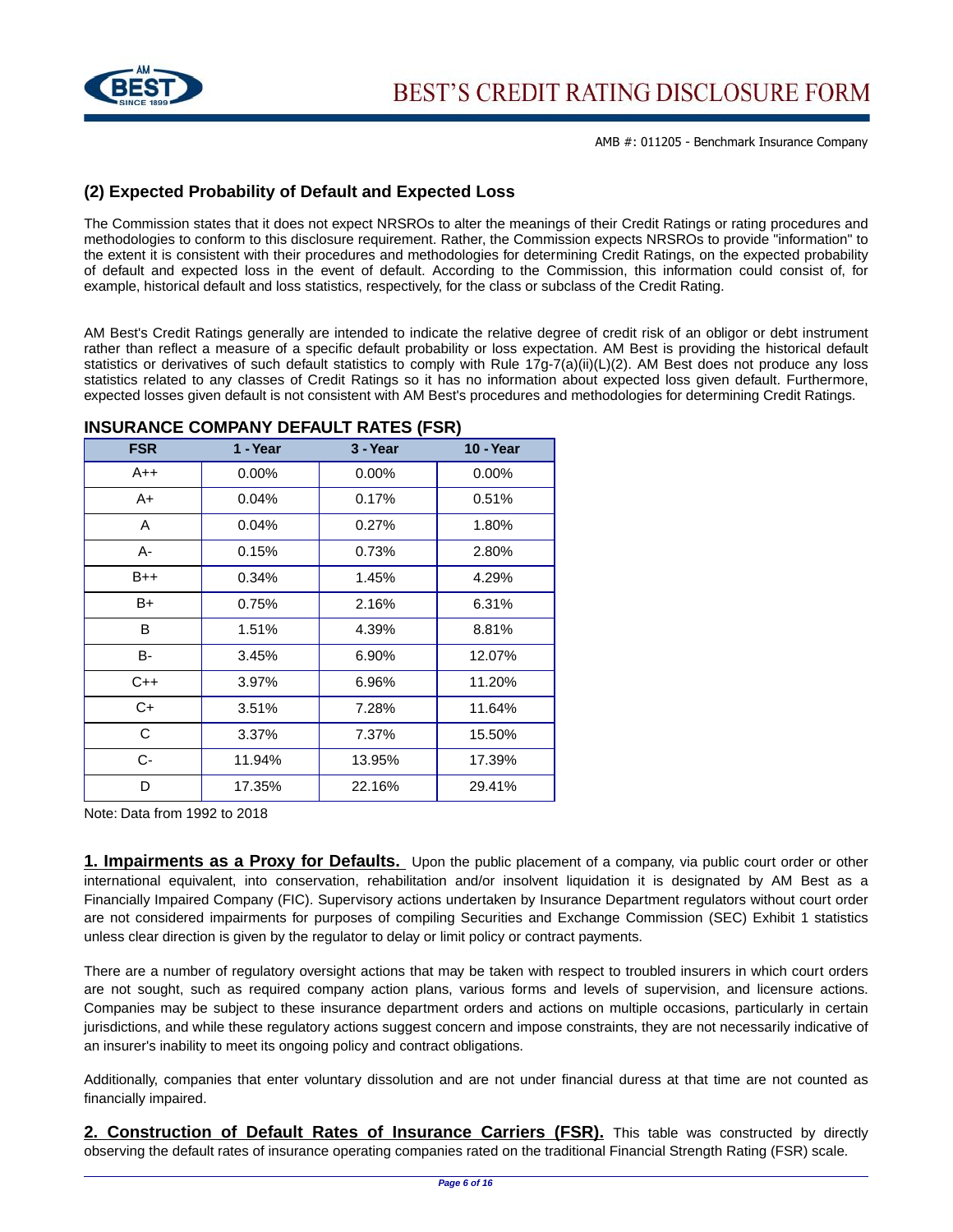

**3. Rating a Measure of Relative Credit Risk.** AM Best's Credit Ratings generally are intended to indicate the relative degree of credit risk of an obligor or debt instrument rather than reflect a measure of specific default probability.

**4. Data Consistent With Submission to the Securities and Exchange Commission.** The data used to calculate default rates in this table is consistent with the data used to calculate the 1-year, 3-year and 10-year default rates for insurers as required by the SEC in Exhibit 1 of Form NRSRO. Unlike the single cohort method of analysis used in the submission to the Commission, however, the calculations in this table reflect the use of the average cohort approach in order to capture the effect of the various economic cycles experienced by insurance carriers since 1992 when the current 13-point FSR scale (A++ to D) was adopted by AM Best.

**5. Data Does Not Necessarily Reflect Default Expectations.** The data in this table does not necessarily reflect our default rate expectations. For example, the fact that we show no default rate for the 1-year "A++" category does not mean that we expect no defaults for this rating. It only means that we have not yet observed any historical defaults over a 1-year period for companies rated "A++".

**6. Data Changes Periodically.** AM Best may periodically change the data in the table if warranted. The reasons for the revisions may be as follows: If AM Best 1) adds more rating cohorts which significantly changes the calculated default rates, 2) changes its criteria for recognizing insurance company defaults, or 3) incorporates new defaults or adjusts existing default data.

| <b>ICRs</b> | 1 - Year | 3 - Year | <b>10 - Year</b> |
|-------------|----------|----------|------------------|
| aaa         | $0.00\%$ | $0.00\%$ | 0.00%            |
| $aa+$       | 0.00%    | 0.00%    | 0.00%            |
| aa          | 0.04%    | 0.17%    | 0.51%            |
| aa-         | 0.04%    | 0.17%    | 0.51%            |
| $a+$        | 0.04%    | 0.27%    | 1.80%            |
| a           | 0.04%    | 0.27%    | 1.80%            |
| a-          | 0.15%    | 0.73%    | 2.80%            |
| bbb+        | 0.34%    | 1.45%    | 4.29%            |
| bbb         | 0.34%    | 1.45%    | 4.29%            |
| bbb-        | 0.75%    | 2.16%    | 6.31%            |
| $bb+$       | 1.51%    | 4.39%    | 8.81%            |
| bb          | 1.51%    | 4.39%    | 8.81%            |
| bb-         | 3.45%    | 6.90%    | 12.07%           |
| b+          | 3.97%    | 6.96%    | 11.20%           |
| b           | 3.97%    | 6.96%    | 11.20%           |
| b-          | 3.51%    | 7.28%    | 11.64%           |
| $ccc+$      | 3.37%    | 7.37%    | 15.50%           |
| ccc         | 3.37%    | 7.37%    | 15.50%           |
| CCC-        | 11.94%   | 13.95%   | 17.39%           |
| cc          | 11.94%   | 13.95%   | 17.39%           |
| C           | 17.35%   | 22.16%   | 29.41%           |

## **INSURANCE COMPANY DEFAULT RATES (ICR)**

Note: Default rates based on FSR to ICR Translation.

See Best's Credit Rating Methodology, ICR/FSR Rating Translation Table (Exhibit D.1)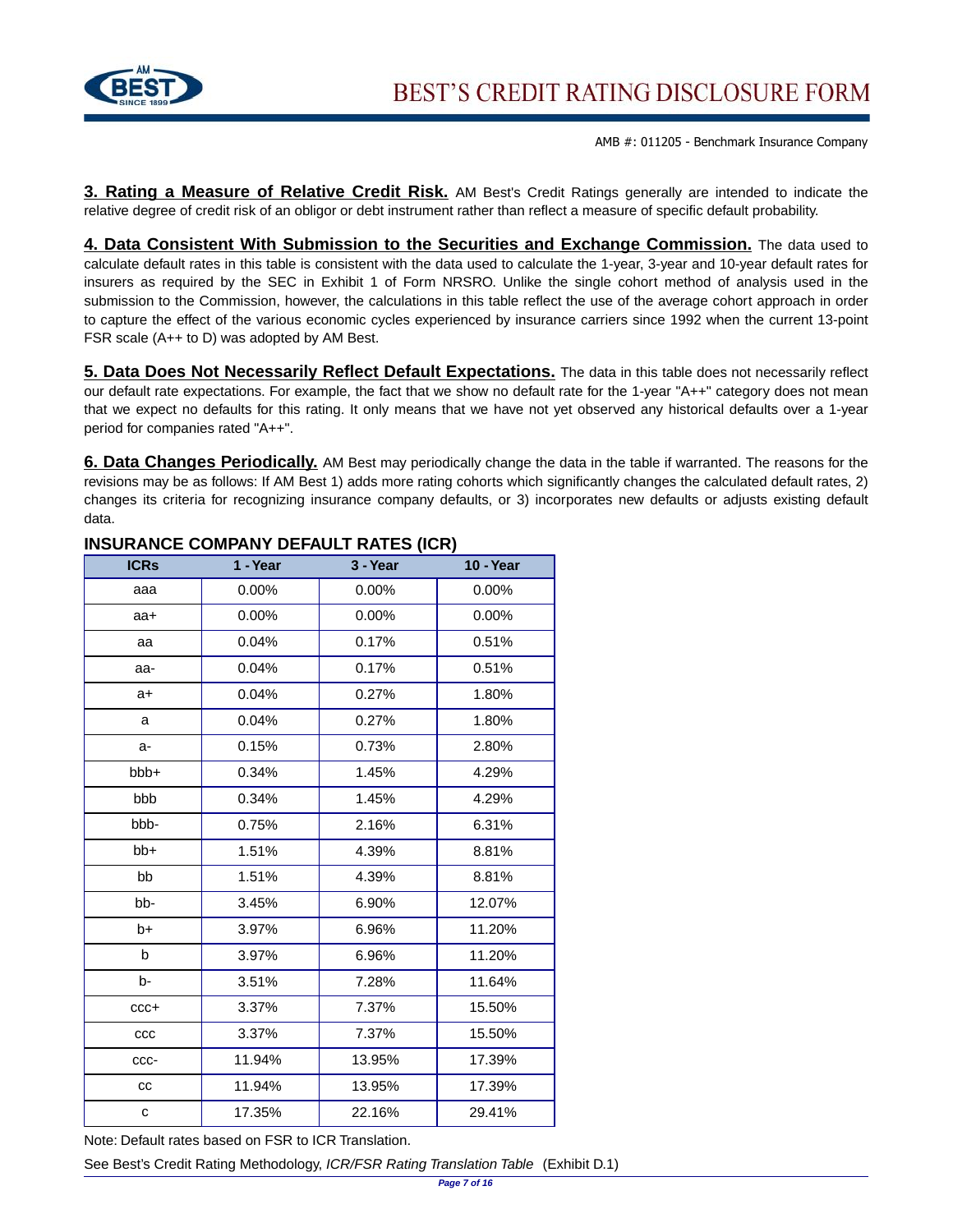

**1. Impairments as a Proxy for Defaults.** Upon the public placement of a company, via public court order or other international equivalent, into conservation, rehabilitation and/or insolvent liquidation it is designated by AM Best as a Financially Impaired Company (FIC). Supervisory actions undertaken by Insurance Department regulators without court order are not considered impairments for purposes of compiling Securities and Exchange Commission (SEC) Exhibit 1 statistics unless clear direction is given by the regulator to delay or limit policy or contract payments.

There are a number of regulatory oversight actions that may be taken with respect to troubled insurers in which court orders are not sought, such as required company action plans, various forms and levels of supervision, and licensure actions. Companies may be subject to these insurance department orders and actions on multiple occasions, particularly in certain jurisdictions, and while these regulatory actions suggest concern and impose constraints, they are not necessarily indicative of an insurer's inability to meet its ongoing policy and contract obligations.

Additionally, companies that enter voluntary dissolution and are not under financial duress at that time are not counted as financially impaired.

**2. Construction of Default Rates of Insurance Carriers(ICR).** This table was not constructed by directly observing the default rates of insurance operating companies rated on the 21-point Issuer Credit Rating (ICR) scale because default data associated with ICRs is sparse. It was constructed by converting each operating company Financial Strength Rating (FSR) to an equivalent ICR based on AM Best's FSR/ICR translation table.

**3. Rating a Measure of Relative Credit Risk.** AM Best's Credit Ratings generally are intended to indicate the relative degree of credit risk of an obligor or debt instrument rather than reflect a measure of specific default probability.

**4. Data Does Not Necessarily Reflect Default Expectations.** The data in this table does not necessarily reflect our default rate expectations. For example, the fact that we show no default rate for the 1-year "aaa" category does not mean that we expect no defaults for this rating. It only means that we have not yet observed any historical defaults over a 1-year period for companies with an equivalent "aaa" rating.

**5. Data Changes Periodically.** AM Best may periodically change the data in the table if warranted. The reasons for the revisions may be as follows: If AM Best 1) adds more rating cohorts which significantly changes the calculated default rates, 2) changes its criteria for recognizing insurance company defaults, or 3) incorporates new defaults or adjusts existing default data.

| <b>ICRS</b> | 1 - Year | 3 - Year | <b>10 - Year</b> |
|-------------|----------|----------|------------------|
| aaa         | $0.00\%$ | $0.00\%$ | $0.00\%$         |
| aa+         | $0.00\%$ | $0.00\%$ | $0.00\%$         |
| aa          | $0.00\%$ | $0.00\%$ | $0.00\%$         |
| aa-         | $0.00\%$ | $0.00\%$ | $0.00\%$         |
| a+          | 0.02%    | 0.08%    | 0.26%            |
| a           | 0.04%    | 0.17%    | 0.51%            |
| a-          | 0.04%    | 0.17%    | 0.51%            |
| $bbb +$     | 0.04%    | 0.27%    | 1.80%            |
| bbb         | 0.04%    | 0.27%    | 1.80%            |
| bbb-        | 0.15%    | 0.73%    | 2.80%            |
| bb+         | 0.34%    | 1.45%    | 4.29%            |
| bb          | 0.34%    | 1.45%    | 4.29%            |
| bb-         | 0.75%    | 2.16%    | 6.31%            |

## **CORPORATE DEFAULT RATES**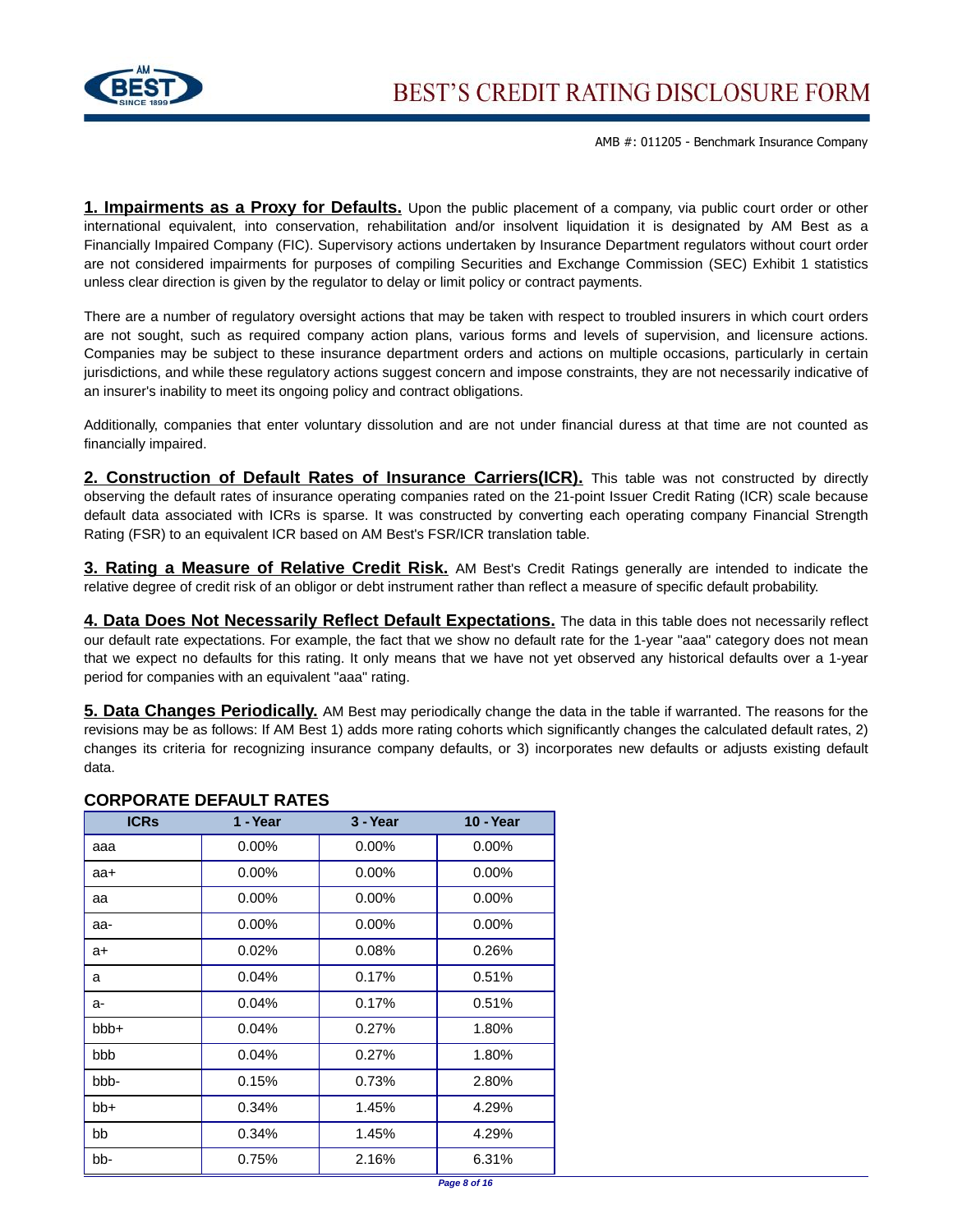

| <b>ICRS</b> | 1 - Year | 3 - Year | <b>10 - Year</b> |
|-------------|----------|----------|------------------|
| $b+$        | 1.13%    | 3.27%    | 7.56%            |
| b           | 1.51%    | 4.39%    | 8.81%            |
| b-          | 1.51%    | 4.39%    | 8.81%            |
| $CCC +$     | 3.45%    | 6.90%    | 12.07%           |
| CCC         | 3.71%    | 6.93%    | 11.64%           |
| CCC-        | 3.97%    | 6.96%    | 11.20%           |
| CC          | 3.97%    | 6.96%    | 11.20%           |
| с           | 3.51%    | 7.28%    | 11.64%           |

Note: Default rates based on notching applied to insurance ICRs.

See Best's Credit Rating Methodology, Typical Notching Difference Between Operating Company ICR and Holding Company ICR (Part IV, Exhibit B.1)

**1. Impairments as a Proxy for Defaults.** Upon the public placement of a company, via public court order or other international equivalent, into conservation, rehabilitation and/or insolvent liquidation it is designated by AM Best as a Financially Impaired Company (FIC). Supervisory actions undertaken by Insurance Department regulators without court order are not considered impairments for purposes of compiling Securities and Exchange Commission (SEC) Exhibit 1 statistics unless clear direction is given by the regulator to delay or limit policy or contract payments.

There are a number of regulatory oversight actions that may be taken with respect to troubled insurers in which court orders are not sought, such as required company action plans, various forms and levels of supervision, and licensure actions. Companies may be subject to these insurance department orders and actions on multiple occasions, particularly in certain jurisdictions, and while these regulatory actions suggest concern and impose constraints, they are not necessarily indicative of an insurer's inability to meet its ongoing policy and contract obligations.

Additionally, companies that enter voluntary dissolution and are not under financial duress at that time are not counted as financially impaired.

**2. Construction of Default Rates of Corporates.** This table was not constructed by directly observing the default rates of corporate ratings on the 21-point Issuer Credit Rating (ICR) scale because default data associated with corporate ICRs is sparse. Rather, this table was constructed by a) converting each default rate associated with each Financial Strength Rating (FSR) to its equivalent operating company ICR based on AM Best's FSR/ICR translation table, and then, b) converting the operating company ICR to an equivalent corporate rating based on a notching algorithm set forth in the criteria, Insurance Holding Company and Debt Ratings, to reflect the legal separation of insurance holding companies from operating insurers as well as the normal subordination of insurance holding company creditors to operating company policyholders.

**3. Ratings a Measure of Relative Credit Risk.** AM Best's Credit Ratings generally are intended to indicate the relative degree of credit risk of an obligor or debt instrument rather than reflect a measure of specific default probability.

**4. Data Does Not Necessarily Reflect Default Expectations.** The data in this table does not necessarily reflect our default rate expectations. For example, the fact that we show no default rate for the 1-year "aaa" category does not mean that we expect no defaults for this rating. It only means that we have not yet observed any historical defaults over a 1-year period for corporate obligations with an equivalent "aaa" rating.

**5. Data Changes Periodically.** AM Best may periodically change the data in the table if warranted. The reasons for the revisions may be as follows: If AM Best 1) adds more rating cohorts which significantly changes the calculated default rates, 2) changes its criteria for recognizing insurance company defaults, or 3) incorporates new defaults or adjusts existing default data.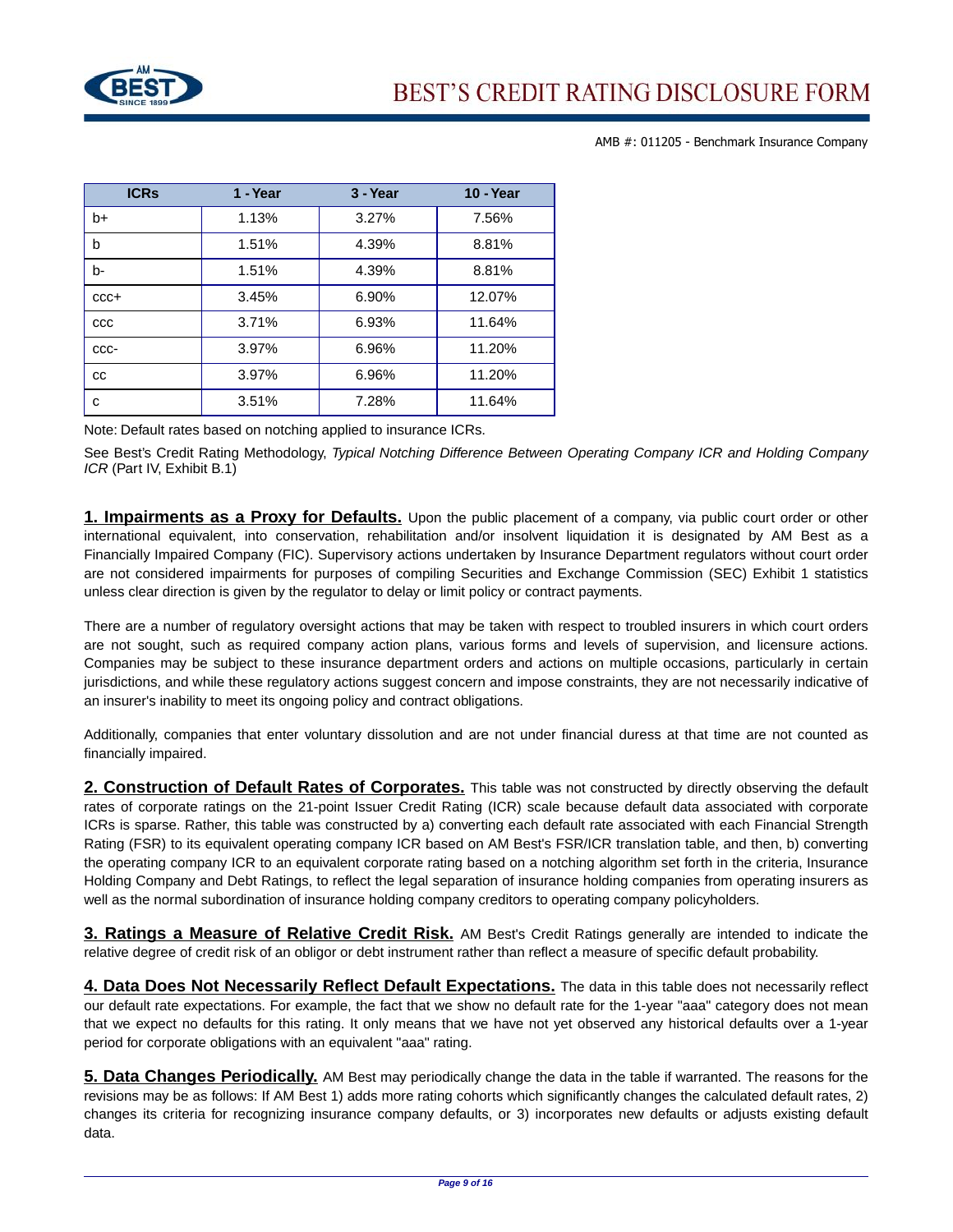

| <b>ICRs</b> | 1 - Year | 3 - Year | <b>10 - Year</b> |
|-------------|----------|----------|------------------|
| aaa         | 0.03%    | 0.11%    | 0.42%            |
| aa+         | 0.08%    | 0.14%    | 0.58%            |
| aa          | 0.11%    | 0.17%    | 0.69%            |
| aa-         | 0.14%    | 0.28%    | 0.88%            |
| a+          | 0.16%    | 0.33%    | 1.09%            |
| a           | 0.20%    | 0.41%    | 1.31%            |
| a-          | 0.22%    | 0.62%    | 2.24%            |
| bbb+        | 0.28%    | 0.96%    | 3.45%            |
| bbb         | 0.35%    | 1.26%    | 4.50%            |
| bbb-        | 0.45%    | 1.56%    | 5.48%            |
| bb+         | 0.84%    | 2.90%    | 10.00%           |
| bb          | 1.23%    | 4.68%    | 15.65%           |
| bb-         | 1.56%    | 6.02%    | 19.50%           |
| $b+$        | 3.28%    | 9.73%    | 31.11%           |
| b           | 3.73%    | 10.80%   | 33.58%           |
| b-          | 4.77%    | 13.08%   | 38.23%           |
| $CCC +$     | 6.74%    | 17.66%   | 47.84%           |
| ccc         | 10.33%   | 20.41%   | 49.46%           |
| CCC-        | 13.85%   | 23.11%   | 51.07%           |
| cc          | 19.53%   | 28.87%   | 57.44%           |
| c           | 23.30%   | 31.74%   | 59.04%           |

#### **ASSET-BACKED SECURITIES DEFAULT RATES (All Subclasses)**

Source: Best's Insurance-Linked Securities & Structures Methodology

Best's Idealized Issue Default Matrix (Exhibit E.2)

**1. Asset-Backed Securities Default.** AM Best designates an asset-backed security as being in default if the issuer of the security failed to timely pay principal or interest due according to the terms of the security.

**2. Construction of Default Rates of Asset-Backed Securities.** This table was not constructed by directly observing the default rates of asset-backed securities. The default rates of the ratings in this category are equivalent to the default rates in Best's Idealized Issue Default Matrix. This matrix reflects AM Best's long-term view of defaults of asset-backed securities and structured finance transactions. This view was formed by considering the defaults associated with operating insurance companies rated by AM Best, the notching process employed to derive the ratings associated with holding company debt obligations, and the need to make distinctions between rating categories.

**3. Ratings a Measure of Relative Credit Risk.** AM Best's Credit Ratings generally are intended to indicate the relative degree of credit risk of and obligor or debt instrument rather than reflect a measure of specific default probability.

**4. Data Changes Periodically.** The data in the table will change if AM Best modifies Best's Idealized Issue Default Matrix. This matrix is published in Best's Insurance-Linked Securities & Structures Methodology and may be revised based on more recent insurance company default data.

For ratings issued in or endorsed into the European Union, historic default rates published by ESMA are available at: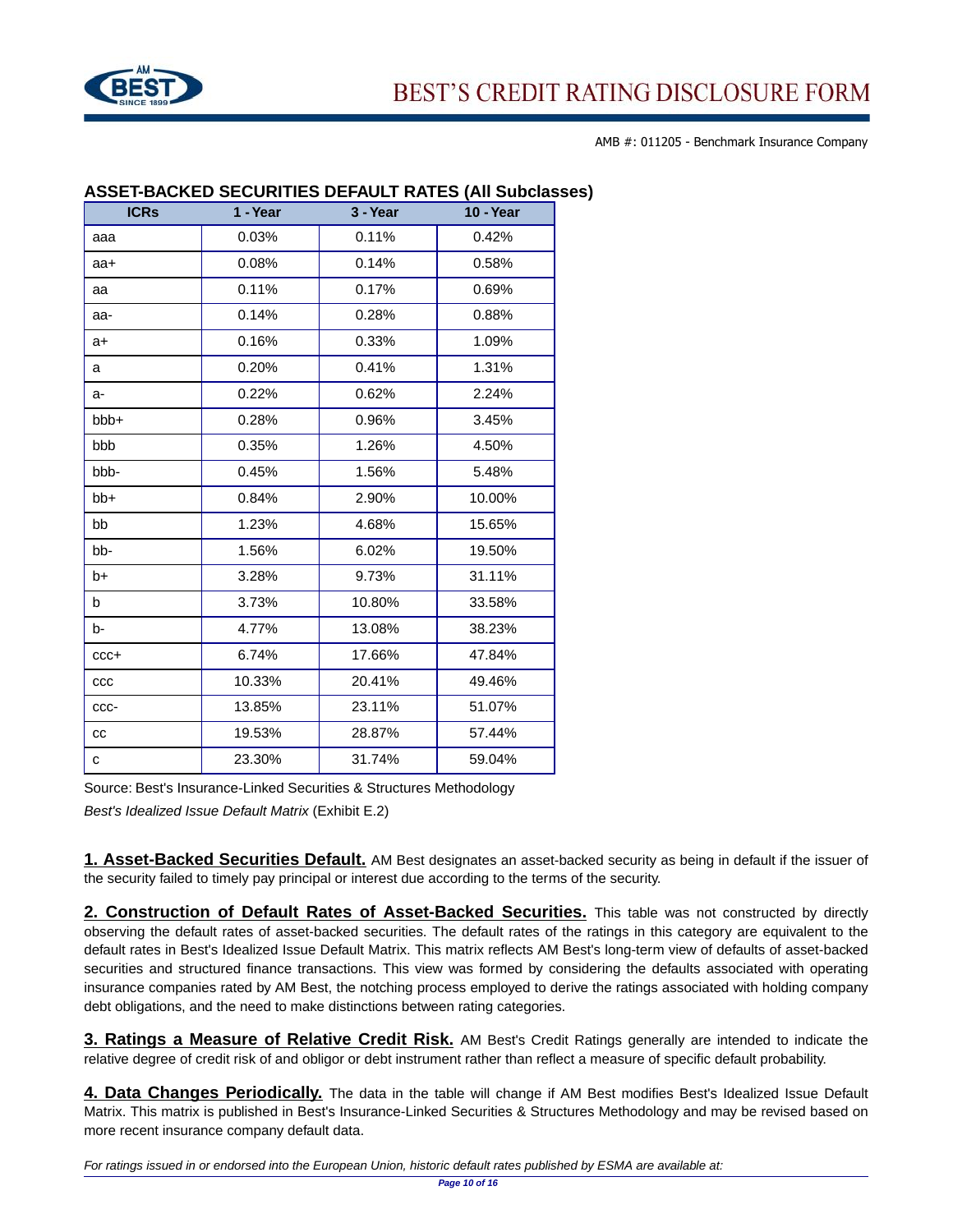

<https://cerep.esma.europa.eu/cerep-web/statistics/defaults.xhtml>

13. Information on the Sensitivity of the Credit Rating to Assumptions as required by Paragraph (a)(1)(ii)(M) of Rule 17g-7

| <b>Topic</b>                                             | (1) Key Assumption Detail                                                                                                                                                                                                                                                                                                                                                                                                                                                                                                                                                                                                                                                                                                                                                                                                                                                      | (2) Potential Impact on the Rating                                                                                                                                                                                                                                                                                                                                                                                                                                                                                                                                                                                                                                                                                                                                                                    |
|----------------------------------------------------------|--------------------------------------------------------------------------------------------------------------------------------------------------------------------------------------------------------------------------------------------------------------------------------------------------------------------------------------------------------------------------------------------------------------------------------------------------------------------------------------------------------------------------------------------------------------------------------------------------------------------------------------------------------------------------------------------------------------------------------------------------------------------------------------------------------------------------------------------------------------------------------|-------------------------------------------------------------------------------------------------------------------------------------------------------------------------------------------------------------------------------------------------------------------------------------------------------------------------------------------------------------------------------------------------------------------------------------------------------------------------------------------------------------------------------------------------------------------------------------------------------------------------------------------------------------------------------------------------------------------------------------------------------------------------------------------------------|
| Data Accuracy and<br>Reliability                         | While public information is considered as part of<br>the rating process, AMB relies primarily on<br>audited financial statements, third party actuarial<br>reports, documents and assertions provided by<br>management. The assumption is that the<br>financial information provided is reliable and<br>credible, although AMB does not undertake to<br>verify the accuracy of this information.                                                                                                                                                                                                                                                                                                                                                                                                                                                                               | A material misstatement of financial<br>performance or capital position, whether through<br>negligence or fraud, could negatively affect a<br>company's rating. For example, inflated asset<br>valuations or a faulty actuarial opinion of reserve<br>adequacy could result in an incorrect<br>assessment of the financial strength of a<br>company.                                                                                                                                                                                                                                                                                                                                                                                                                                                  |
| Catastrophe Model<br>Risk                                | Key assumption used in determining this rating<br>takes into consideration information provided by<br>third party catastrophe modelers. Best does not<br>validate these models but assumes a degree of<br>confidence in these models which Best uses as<br>a benchmark to measure a company's exposure<br>to modeled catastrophe risk. Best also uses this<br>modeled output as a discussion point around<br>enterprise risk management and risk mitigation.<br>While this output can have a high degree of<br>variability, Best believes these models are very<br>useful tools which provides its users with the<br>expertise, research and technical knowledge<br>otherwise unavailable to them. Company<br>specific data quality, data resolution and<br>historical model reliability are also elements<br>which lend itself to confidence in the modeled<br>loss provided. | Catastrophe models are risk management tools<br>that can vary widely due to the actual event<br>(versus model event set) and model sensitivities<br>including geocoding / data resolution, data<br>quality (construction / ITV), reliability (missing<br>information) and coverage. Therefore, if<br>assumptions used in the model prove to be<br>significantly different from actual performance, a<br>company's capital position can be potentially<br>exposed to a material negative impact due to a<br>lack of reinsurance protection. Rating pressure<br>may occur as a result.                                                                                                                                                                                                                  |
| <b>Reinsurance Market</b><br>Capacity and Credit<br>Risk | A key assumption used in the determination of<br>this rating assumes no material change in<br>availability and/or credit quality of its reinsurers;<br>receivable balances to be current with no<br>evidence of overdue material balances or third-<br>party credit default/dispute risk. Given the<br>significant role that third party reinsurance plays<br>in this rating, this rating is heavily dependent on<br>reinsurance and susceptible to reinsurer default.                                                                                                                                                                                                                                                                                                                                                                                                         | In the event reinsurance capacity available to the<br>company is materially and negatively impacted<br>and/or its reinsurers inability or unwillingness to<br>pay its claims, negative rating pressure could<br>occur.                                                                                                                                                                                                                                                                                                                                                                                                                                                                                                                                                                                |
| Holding Company /<br><b>Affiliates</b>                   | Assumes no sudden change in holding company<br>leverage, coverage and/or liquidity. Additional<br>assumptions include no change in credit<br>facilities to obtain letters of credit from a<br>commercial bank, through the placement of<br>assets in trust. If rating includes a level of rating<br>enhancement based on a degree of implicit and<br>explicit support provided by the parent company<br>and/or affiliate, the assumption is that the level<br>of support will remain prospectively.                                                                                                                                                                                                                                                                                                                                                                            | Any sudden change in holding company<br>leverage, coverage, and or liquidity could result<br>in a rating change for both the holding company<br>and its operating insurance subsidiaries. Any<br>alteration in a parent (holding) company's ability<br>to provide implicit and/or explicit parental<br>support could alter Best's view of rating<br>enhancement which could suddenly cause a<br>rating downgrade. In addition, changes in<br>enhancement provided to group-rated members,<br>may have an impact on the rating(s). Best<br>evaluates impact on capital via forecasted BCAR<br>including planned dividends to Parent and by<br>evaluating BCAR for the entire Enterprise based<br>on tangible equity. The starting point for every<br>rating is the stand-alone evaluation of the legal |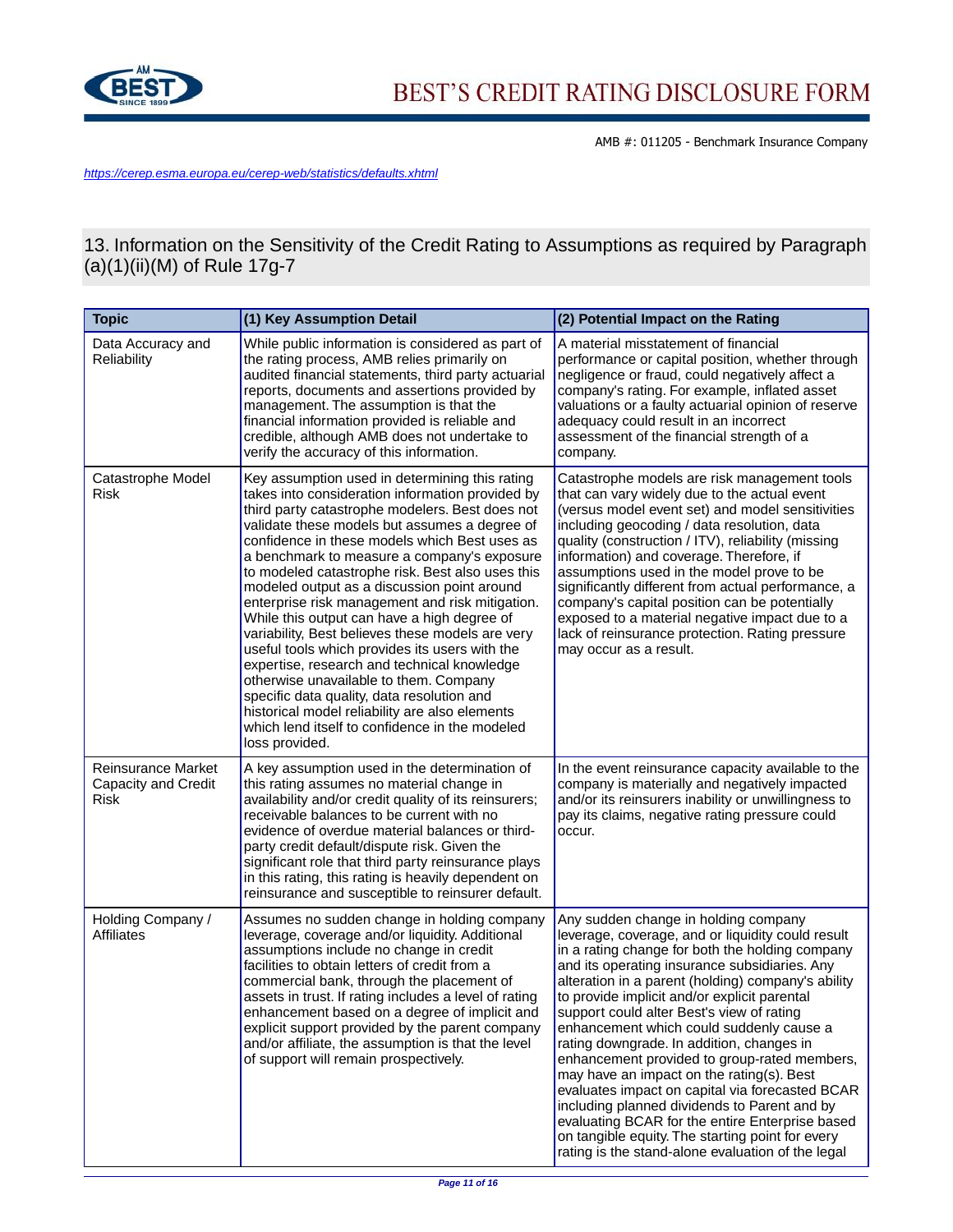

| <b>Topic</b>           | (1) Key Assumption Detail                                                                                                                                                                                                                                                                                                                                         | $(2)$ Potential Impact on the Rating                                                                                                                                                                                                                                                                                                                                                                                |
|------------------------|-------------------------------------------------------------------------------------------------------------------------------------------------------------------------------------------------------------------------------------------------------------------------------------------------------------------------------------------------------------------|---------------------------------------------------------------------------------------------------------------------------------------------------------------------------------------------------------------------------------------------------------------------------------------------------------------------------------------------------------------------------------------------------------------------|
|                        |                                                                                                                                                                                                                                                                                                                                                                   | entity's balance sheet strength, operating<br>performance and business profile.                                                                                                                                                                                                                                                                                                                                     |
| <b>Regulatory Risk</b> | A key assumption used in determining this rating<br>takes into account this company's significant<br>concentration risk and exposure to changes in<br>judicial, regulatory and legislative decisions. This<br>assessment assumes no material changes in<br>these areas but is considered as part of this<br>company's qualitative review and business<br>profile. | Due to the company's significant concentration<br>risk, it's exposure to changes in judicial,<br>regulatory and legislative decisions could<br>adversely impact the ongoing operational and<br>underwriting strategies of the company. This<br>could result in a potential impact on the Credit<br>Ratings prospectively and is considered as part<br>of this company's qualitative review and<br>business profile. |

# 14. Information on the Representations, Warranties, and Enforcement Mechanisms as required by Paragraph (a)(1)(ii)(N) of Rule 17g-7

The representations, warranties, and enforcement mechanisms available to investors which were disclosed in the prospectus, private placement memorandum, or other offering documents for the asset-backed security and that relate to an asset pool underlying the asset-backed security. This disclosure only applies to Rating Actions associated with asset-backed securities as defined by section 3(a)(79) of the Securities Exchange Act of 1934, as amended. Furthermore, the disclosure applies to assetbacked securities that were initially rated on or after September 26, 2011.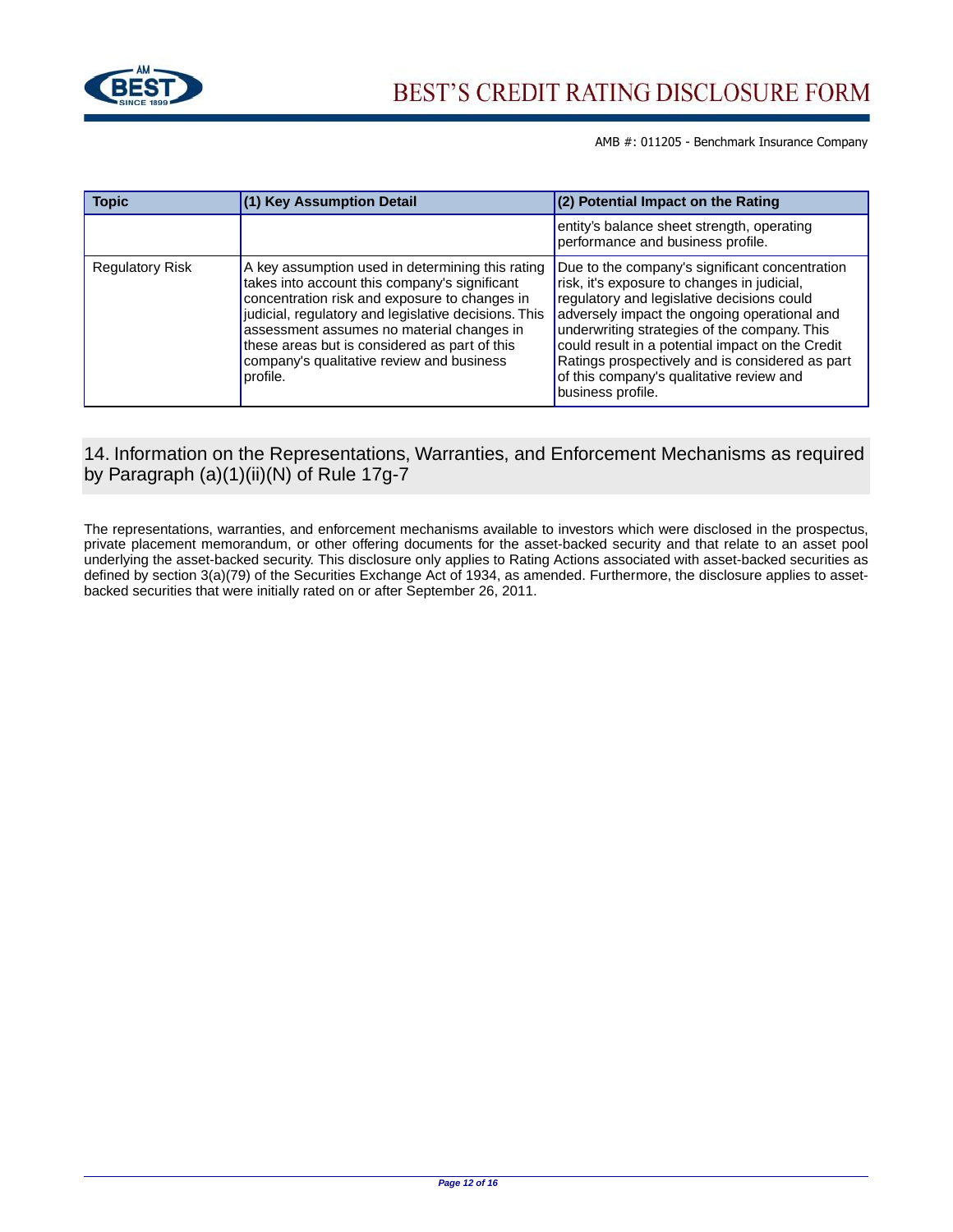

15. Attestation as required by Paragraph (a)(1)(iii) of Rule 17g-7

## **Attestation**

Attached is a signed statement by a person within AM Best that has responsibility for the Rating Action and, to the best knowledge of the person: (A) No part of the Credit Rating was influenced by any other business activities; (B) The Credit Rating was based solely upon the merits of the obligor, security, or money market instrument being rated; and (C) The Credit Rating was an independent evaluation of the credit risk of the obligor, security, or money market instrument.

As the person responsible for this Rating Action, which was determined through the rating committee process, to the best of my knowledge:

• No part of the Credit Rating was influenced by any other business activities;

• The Credit Rating was based solely upon the merits of the obligor, security, or money market instrument being rated; and

• The Credit Rating was an independent evaluation of the credit risk of the obligor, security, or money market instrument.

Note: Best's Credit Ratings are a product/service of AM Best Rating Services, Inc. and not of any particular individual group or committee within AM Best.

Name, Title: **/s/ Gregory T. Williams** , SDIR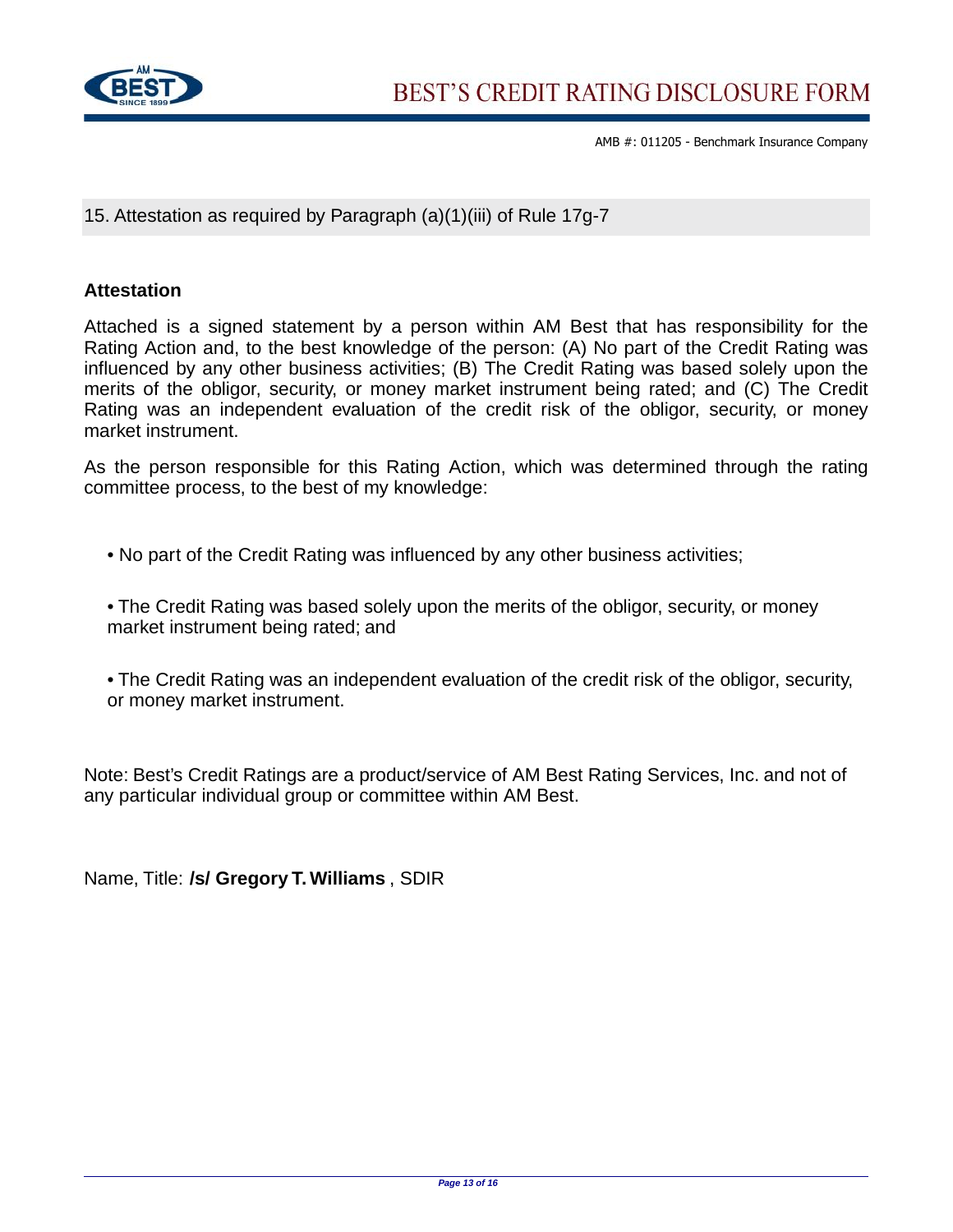

# 16. Additional Regulatory Disclosures

#### **Key Elements Underlying the Rating**

The Rating Rationale is based on the consolidated financials of the Rating Unit 018922 Benchmark Insurance Group of which 011205 Benchmark Insurance Company is a member.

#### **Rating Rationale**

## **Balance Sheet Strength: Very Strong •** Benchmark Insurance Group (BIG) maintains the strongest level of risk-adjusted capitalization, as measured by Best's Capital Adequacy Ratio (BCAR) scores at all confidence levels through the 99.6% VaR. Additions to policyholder surplus have been reported for ten consecutive years with this trend continuing in 2021. **•** Conservative investment portfolio of highly rated, diversified fixed-income securities with an intermediate duration that has supplied a steady stream of investment income. **•** Strong current liquidity, underwriting and operating cash flow measures that favorably compare to the Workers' Compensation composite measures. **•** Quality of capital is very good as it is derived primarily from strong underwriting results supplemented by net investment income and capital contributions from its ultimate parent, Trean Insurance Group, Inc. (TIG: Nasdaq). **•** Elevated net and gross underwriting leverage ratios that compare unfavorably to the composite, partially offset by a sufficient level of collateral and funds held. **•** The group's financial flexibility and access to capital markets have markedly improved since its ultimate parent, TIG, went public with an initial public offering in July 2020. **Operating Performance: Strong •** BIG's operating performance is strong, driven by increasing underwriting profitability augmented by favorable net investment income from a growing invested asset base. **•** Five- and ten-year average pre-tax and total returns on revenue and equity outperform the Workers' Compensation composite measures. **•** Consistently strong combined and operating ratios over the latest five- and ten-year period as a result of favorable pure loss ratios that compare favorably to the composite measures. **•** Solid direct and net written premium growth produced by a multi-channel distribution system that generated ten new programs over the past five years, many of which were "seasoned" by Trean Corporation (Trean), BIG's affiliated insurance services company. **•** Investment portfolio yields and return measures on invested assets lag composite measures as the fixed-income portfolio is heavily weighted with lower-yielding tax-exempt municipal and government agency bonds with essentially no common stock holdings insulating policyholder surplus from stock market volatility. **Business Profile: Limited**

- **•** BIG is a specialist within its niche of small commercial workers' compensation program business. The group maintains long-term program partnerships, with the exception of the new programs added in 2018, the average time a program is with Benchmark or its affiliates is ten years.
- **•** Geographically diversified as it writes business in 49 states. However, California and Michigan account for over 50% of direct written premium at year-end 2020.
- **•** An affiliated company, Trean Corporation, is an integrated insurance management company that provides several services for BIG including underwriting and claims servicing.
- **•** Trean Corporation provides BIG a competitive advantage through sustainable lower acquisition costs and the ability to build long-term relationships with its program partners.

#### **Enterprise Risk Management: Appropriate**

**•** BIG maintains a formalized ERM program focused on identifying, measuring and mitigating risks and events that pose a threat to the overall organization.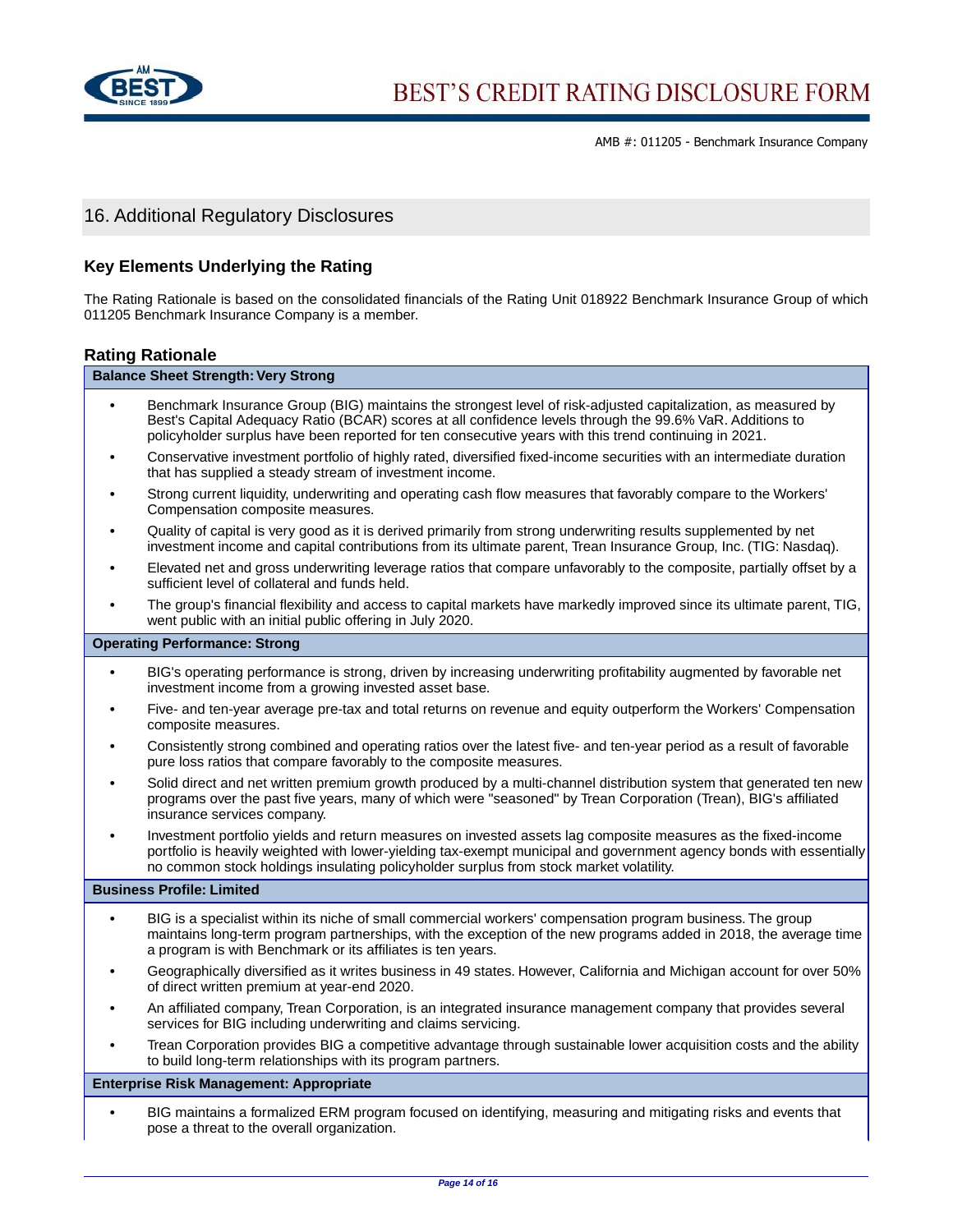

- **•** ERM Committee established to review and evaluate management's identification of all major risks to the business and their potential impact.
- **•** ERM Committee reports on its activities to the board of its ultimate parent, TIG, and makes such recommendations as it deems appropriate.
- **•** Senior management personnel along with the ERM Committee are responsible for disseminating ERM goals, training and key tasks within their respective domains within the group.

## **Outlook Rationale**

The stable outlooks reflect the expectation that the group will maintain a very strong balance sheet assessment over the intermediate term with continued strong operating performance contributing to surplus growth needed to support expanding program business.

#### **Additional Disclosures:**

- For information on whether the credit rating is solicited or unsolicited, please see Section 10 above.
- **•** For information on the lead rating analyst and name and address of the entity responsible for the rating, please see the "Best's Credit Rating Analyst" box at the beginning of this form.
- **•** For information on the person primarily responsible for approving the credit rating, please see Section 15 above.
- **•** For information on the substantially material sources of information for this rating action, please see Section 8 above.
- **•** For more information on the methodology used to develop this rating action, please see Section 2 above.
- **•** The below listed model was used to determine this rating. For a description of the model, see the link to the associated criteria in Section 2.
	- **•** US Property/Casualty Best's Capital Adequacy Ratio (BCAR) Model
- **•** For information on actions or events that could lead to an upgrade or downgrade, please see Section 11 above.
- **•** For information on the rating categories and symbols, please see the "View Definition" links in the rating boxes in Section 1 above.
- **•** For information on the definition of default, please see Section 12 above.
- **•** For information on the sensitivity of assumptions in the rating process, please see Section 13 above.
- **•** The credit rating was disclosed to the rated entity prior to publication.

**Copyright © 2022 by A.M. Best Company, Inc. and/or its affiliates (collectively, "AM Best"). All rights reserved.** No part of this report or document may be distributed in any written, electronic, or other form or media, or stored in a database or retrieval system, without the prior written permission of AM BEST. For additional details, refer to our Terms of Use available at AM BEST's website: [www.ambest.com/terms.](www.ambest.com/terms) All information contained herein was obtained by AM BEST from sources believed by it to be accurate and reliable. Notwithstanding the foregoing, AM BEST does not make any representation or warranty, expressed or implied, as to the accuracy or completeness of the information contained herein, and all such information is provided on an "as is" and "as available" basis, without any warranties of any kind, either express or implied. Under no circumstances shall AM BEST have any liability to any person or entity for (a) any loss or damage of any kind, in whole or in part caused by, resulting from, or relating to, any error (negligent or otherwise) or other circumstance or contingency within or outside the control of AM BEST or any of its directors, officers, employees, or agents in connection with the procurement, collection, compilation, analysis, interpretation, communication, publication or delivery of any such information, or (b) any direct, indirect, special, consequential, compensatory, punitive or incidental damages whatsoever (including without limitation, personal injury, pain and suffering, emotional distress, loss of revenue, loss of present or prospective profits, loss of business or anticipated savings, or loss of goodwill) resulting from the use of, or inability to use, any such information, in each case, regardless of (i) whether AM BEST was advised in advance of the possibility of such damages, (ii) whether such damages were foreseeable, and (iii) the legal or equitable theory (contract, tort or otherwise) upon which the claim is based. The credit ratings, assessments, financial reporting analysis, projections, and other observations, if any, constituting part of the information contained herein are, and shall be construed solely as, statements of opinion and not